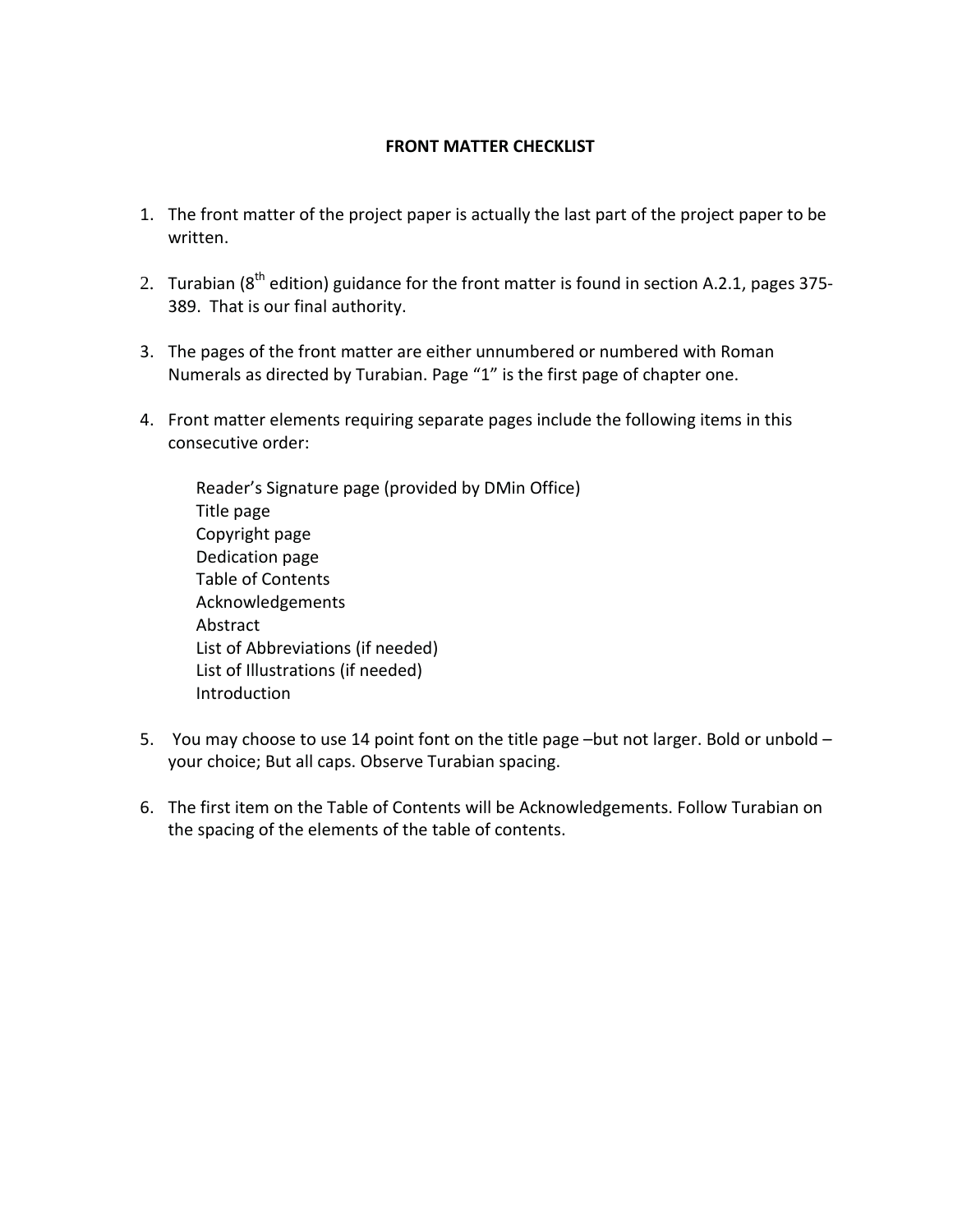# **WESLEY THEOLOGICAL SEMINARY**

## **SUBMITTING TO BE MORE VILE: REFORMING THE ANGLIGAN CHURCH THROUGH THE INTRODUCTION OF FIELD PREACHING**

## **A PROJECT PAPER SUBMITTED IN CANDIDACY FOR THE DEGREE OF DOCTOR OF MINISTRY**

**BY** 

# **JOHN WESLEY**

**WASHINGTON, DC**

**MAY 1739**